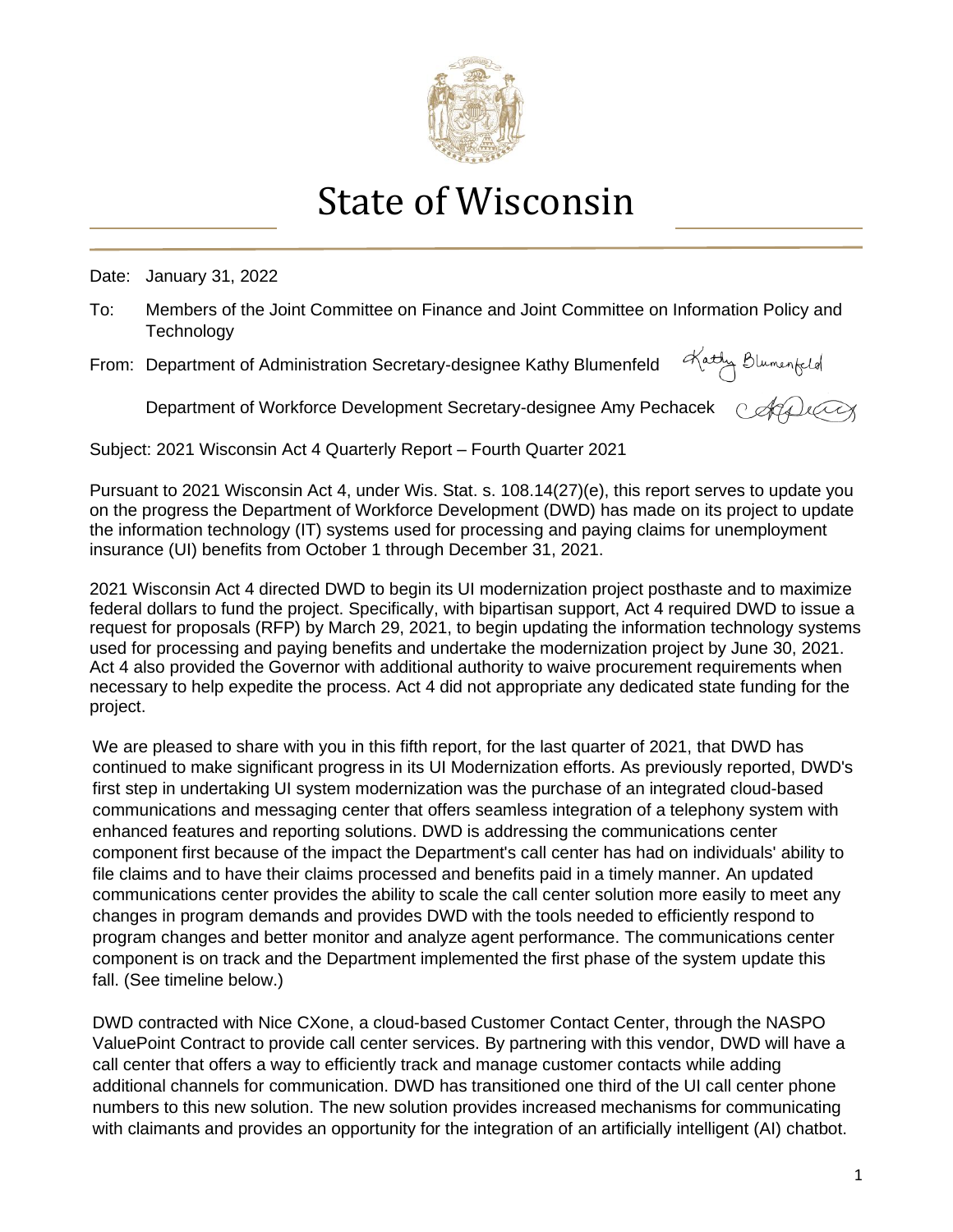In addition, the CXone platform provides a sound, proven platform that is engineered to meet DWD's capacity needs as DWD's weekly call volume can be as low as 12,000 calls per week to over 6 million calls per week (experienced at the start of the pandemic). The new call center platform monitors capacity regularly and has an architecture that allows for a capacity increase to meet DWD's needs.

DWD is using federal funds for the purchase of the cloud-based communications and messaging center, including \$3,326,400 for chatbot components. Governor Evers has directed \$80 million of American Rescue Plan Act (ARPA) funds to ensure that the UI modernization project is fully funded.

| <b>MILESTONES &amp; Timeline</b>                                                                | <b>STATUS</b>                | <b>START</b><br><b>DATE</b> | <b>END DATE</b> |  |
|-------------------------------------------------------------------------------------------------|------------------------------|-----------------------------|-----------------|--|
| <b>Cloud-based Contact Center</b>                                                               |                              |                             |                 |  |
| <b>Requirements to Cooperative Purchasing</b><br><b>Vendors</b>                                 | <b>Complete</b>              | 2/26/21                     | 3/16/21         |  |
| <b>Vendor Submission of Solutions</b>                                                           | <b>Complete</b>              | 3/16/21                     | 3/26/21         |  |
| <b>Review Submissions</b>                                                                       | <b>Complete</b>              | 3/28/21                     | 4/07/21         |  |
| <b>Demonstrations</b>                                                                           | <b>Complete</b>              | 4/12/21                     | 4/16/21         |  |
| <b>Call Center Vendor Selection</b>                                                             | <b>Complete</b>              | 4/19/21                     | 5/14/21         |  |
| <b>DOA Contract Review</b>                                                                      | <b>Complete</b>              | 5/27/21                     | 6/2/21          |  |
| <b>Engagement Addendum: Call Center</b>                                                         | <b>Complete</b>              | 5/28/21                     | 6/18/21         |  |
| <b>First Phone Lines Moved</b>                                                                  | <b>Complete</b>              | 7/1/21                      | 9/29/21         |  |
| <b>Move Remaining Phone Lines</b>                                                               | <b>In</b><br><b>Progress</b> | 1/4/22                      | 2/26/22         |  |
| <b>First Implementation (phased implementation</b><br>planned for positive customer experience) | <b>Complete</b>              | 9/24/21                     | 10/1/21         |  |
| <b>Al Chatbot</b>                                                                               |                              |                             |                 |  |
| <b>Engagement Addendum: Al Chatbot</b>                                                          | <b>Complete</b>              | 5/28/21                     | 9/24/21         |  |
| <b>FAQ Development</b>                                                                          | <b>In</b><br><b>Progress</b> | 10/1/21                     | 2/26/21         |  |
| <b>Next Steps</b>                                                                               |                              |                             |                 |  |
| <b>Continued Expansion of AI Chatbot</b>                                                        |                              |                             |                 |  |

As part of the larger modernization project, DWD engaged expert consultants to assist in developing an RFP for overhauling the many components of the system. DWD evaluated qualified entities to determine whether they would be able to meet the aggressive timeline and needs of this project. As previously reported, DWD entered into an \$1.2-million-agreement with 18F using federal funds and executed a Memorandum of Understanding to receive no-cost preliminary consulting services from U.S. Digital Response (USDR) to help build the RFPs to solicit vendors that will take on additional components of the comprehensive UI modernization project.

Also as previously reported, 18F guided DWD through a process that involved a discovery phase, prototyping and validation sprint, and solicitation development. DWD posted an RFP for a modernization vendor on June 29, 2021, and an amended version based on vendor questions on July 9, 2021. The goal of the RFP was to procure a vendor or vendors that can assist with modernizing the UI eligibility and benefits systems. DWD selected a vendor through a competitive process that included 18 proposers, resulting in successfully identifying Flexion, Inc. as the vendor.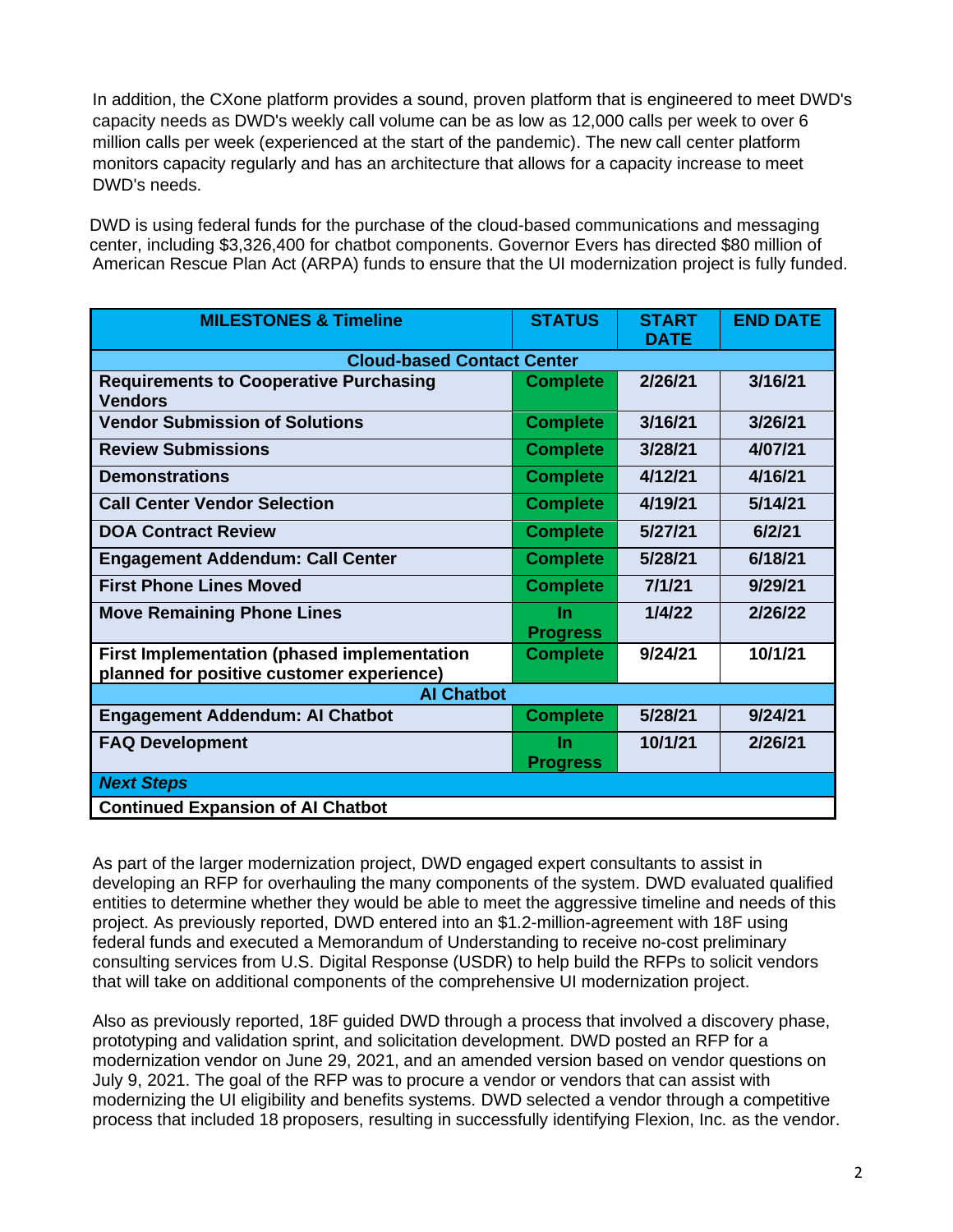18F has continued to partner with DWD to establish regular procedures so that DWD is working effectively with Flexion to begin the work to modernize the UI systems.

The contract with Flexion was signed on September 27, 2021, to identify and implement technology solutions to modernize the UI system, which involves integration of additional off-theshelf software and cloud-based solutions, along with significant custom software development as determined through discovery. As detailed in our previous reports, DWD is taking an agile approach to the UI modernization project and procurement processes to address the most immediate needs first and transform the antiquated mainframe systems into an innovative and adaptable IT system. DWD and Flexion have entered into a one-year agreement, with three optional renewals. The total cost for four years of the project is approximately \$16.5 million, excluding all the hardware and software necessary to support the new system. (See timeline below.)

Considering all elements of the system, including the call center modernization, efforts to address support outside of business hours, IT infrastructure costs (cloud services, code repository, etc.), licensing to support the effort, change management efforts, and other resources that may be needed to support the effort, anticipated costs are projected at up to \$80 million, to be paid for by federal ARPA funds.

An initial kick-off meeting with Flexion was held on October 12, 2021. Since that time, DWD and the Flexion team have focused efforts on developing the team working protocols and language; obtaining access to DWD systems and environments; and obtaining sufficient understanding and knowledge about the data flows, code execution flows, the new cloud-based environment, and policy and business processes. From this work the team has been able to accomplish the following:

- Infrastructure-based efforts Understanding how we process claims and reduce manual processing needs. This background work will be foundational for data transformation and how our systems talk to each other (application programming interfaces layer) to make our data more meaningful and eliminate batch processing.
- Administrative DWD and Flexion have worked to get the team up and running and build the foundation for the work ahead by:
	- o Finalizing definitions for performance metrics.
	- o Establishing work planning and tracking practices, statuses, tools, and standards.
	- o Obtaining access to DWD systems.
	- $\circ$  Developing and maintaining user stories, which are key to the project's inventory in an agile development approach.
- Research In addition to the information gathering that Flexion has conducted, as described above, the team has been:
	- $\circ$  Developing an understanding and refinement of the Unemployment Insurance System Vision.
	- $\circ$  Conducting user research to obtain feedback and information on the needs of each user group (claimants, employers, staff, etc.) to improve their experience with the system. Note, this is the first step in accomplishing a core component of the overall modernization project, which is that the development of the new system must incorporate User Experience (UX) / Human-center Design (HCD).
- Technical As the system is moving from a State of Wisconsin-controlled data center to the cloud, initial work has begun to provide a common education on the cloud environment and toolsets needed to establish a data structure and code deployment pipeline efficiently and securely. This work has included: